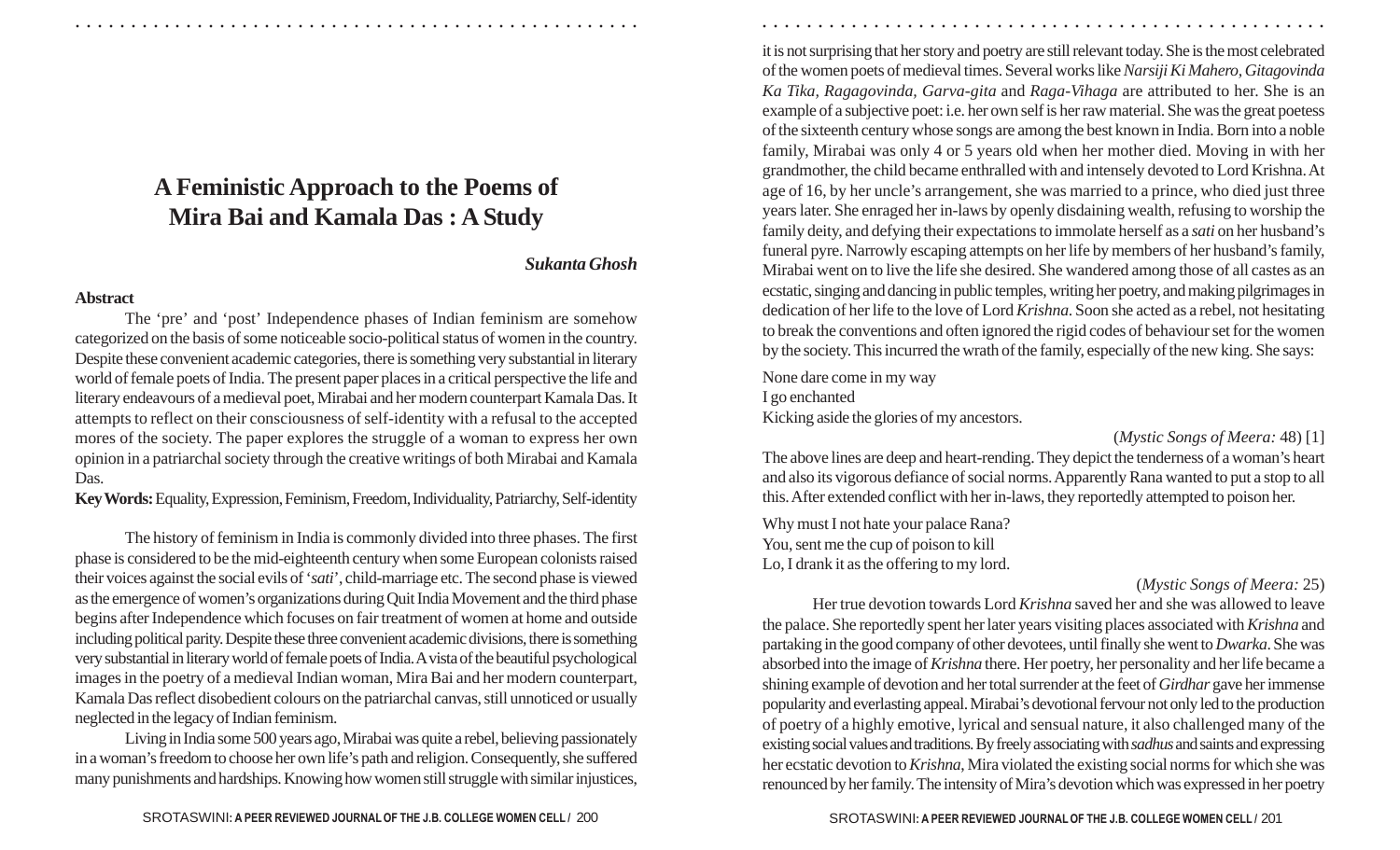is free from any consideration of loss and gain. She defies the society and go beyond the social law and makes love the be-all and end-all of life.

Mirabai is at her best in giving expression to the women's deep sense of loneliness, even of being abandoned by their familes. In the absence of their husbands, women not only felt a deep sense of physical loneliness and longing but were also afraid that their husbands may have forgotten them or sought solace in the company of other women. Her poetry, devoted to Lord *Krishna* as her lover and husband and also the way of life she adopted brought social criticism. While Mirabai herself acted as a rebel, her basic attitude towards women's role in society was traditional. To some extent it shows how powerful was the tradition about woman's role and behaviour pattern in family and society. Yet Mirabai represents a voice of protest against it and suggests that these values need to be modified or applied in a more humane and liberal manner.

She was perhaps the most vigorous woman of medieval times who challenged her age as Kamala Das did in our times. Kamala Das is one of the leading poets in Indian Poetry in English Language. No doubt her poetry is English in language, but is Indian in sensibility and content. It is rooted in and stems from the Indian environment and reflects its moods. She has brought much credit to herself by virtue of her originality, novelty, daring and the courage of her beliefs and convictions. She is known internationally for her profoundly feminine, lyrical English poetry and at home for her short stories in Malayalam.

With the poet, Kamala Das, her private life, particularly under strain of psychological crises, becomes a major theme. Her creative sensitivity is strongly committed to her personality. She has dismantled the barrier between private and public self by baring her soul and herself in her literary works. She asserts, "When I write about other people, I do not feel fulfilled as a writer. I don't find my face floating above words..." All the three major volumes of Kamala Das's poems i.e. *Summer in Calcutta* (1965), *The Descendants* (1967) and *The Old Play House and Other Poems* (1973) refer to the revelations of herself. In all these volumes, there is a note of subjectivism. It takes us to the deepest emotions of a woman's inner being. The third volume of her poetry *The Old Play House and Other Poems* shows Kamala Das as a rebellious poet who is very much aware of the liberation of all women. She revolts against the male- dominated society. She is a dejected lover who is in search of a secure relationship. She is frustrated in her childhood as well as when she matures. She could not get the emotional stability. She gave a poetic shape to all her feelings and emotions.

There is protest, experiment and faith in the poetry of Kamala Das. She is in search for her identity of self. In this effort, she suffers from a mild nervous breakdown. She forgets all her misery, despair and grief. It is like an escape from her worries and anxieties. She writes in an article in *Blitz*:

Madness was the best escape for the unhappy girl that I was. It offered an escape more satisfying than that offered by drugs or psycho- analysis. It was invisible armour that I

wore to conceal my real self. Inside it, underneath the brave smiles and the braver talk, a little girl hid herself in the dark, weeping: Nobody could see her. [2]

Her first book, *Summer in Calcutta* was a promising start. She abandoned the certainties offered by an archaic, and somewhat sterile, aestheticism for an independence of mind and body at a time when Indian women poets were still expected to write about teenage girl fantasies, of eternal, bloodless and unrequited love. This collection is full of the images of love, sex, deprivation, fulfilment, separation and the death processes of the day to day life. It offers an example of her personal experience in life. Her subject matter mainly wanders around the place of woman in a male dominated society. She cannot be called a staunch feminist, because feminist philosophy declares independence from man while Kamala Das's woman exists with man. In her poetry, several faces of Eve are exhibited, woman as sweet heart, flirt, wife, mother, middle aged matron and above all woman as an untiring seeker of the nature of the psychological processes behind feminity and masculinity. There are many poems in her collection that are more forceful and integrated. *An Introduction* is one of them:

It is a piece of self-revelation: Don't write in English, they said; English is not your mother-tongue. Why not leave me alone, critics, friends, visiting cousins, Everyone of you? Why not let me speak in Any language I like? The language I speak Becomes mine, its distortions, its queernesses All mine, mine alone.

○ ○ ○ ○ ○ ○ ○ ○ ○ ○ ○ ○ ○ ○ ○ ○ ○ ○ ○ ○ ○ ○ ○ ○ ○ ○ ○ ○ ○ ○ ○ ○ ○ ○ ○ ○ ○ ○ ○ ○ ○ ○ ○ ○ ○ ○ ○ ○ ○ ○ ○ ○ ○ ○ ○ ○ ○ ○ ○ ○ ○ ○ ○ ○ ○ ○ ○ ○ ○ ○ ○ ○ ○ ○ ○ ○ ○ ○ ○ ○ ○ ○ ○ ○ ○ ○ ○ ○ ○ ○ ○ ○ ○ ○ ○ ○ ○ ○ ○ ○ ○ ○

(*Summer in Calcutta:* 59) [3]

Her rebellious attitude is depicted in the poem. In this short poem, Kamala Das has given us a self-portrait and the anatomy of her mind, recounting the major incidents of her life and the experiences which had affected her most till the time of her writing this poem. It is a poem of revolt against conventionalism and against the restraints which society has been imposing upon women. Kamala Das's feminism or her advocacy for the rights of women clearly appears here. Her rebellious attitude is evident when she starts wearing male dresses and moves around the male-dominated society. Her poetry has a special force and appeal for us primarily because of the honesty and truthfullness with which she asserts her right to exist as an individual with a distinctive identity and to be her authentic self even if this involves breaking the moulds of traditional ethics and propriety. Her poetry voices a protest against the restrictions of our society.

Being a realist, Kamala Das represents reality as it is. She is very honest in depicting the feelings of her heart. She is a rebel, who struggles for the cause of woman. In many poems, she describes woman's lust for love which is very passionate. In the poem *In Love* she says, "Now that I Love You curled like an old mongrel/My life lies, content/In you...."[4] (Summer *in Calcutta*: 30) She confesses her experience of love with astonishing candidness:

SROTASWINI: A PEER REVIEWED JOURNAL OF THE J.B. COLLEGE WOMEN CELL / 203